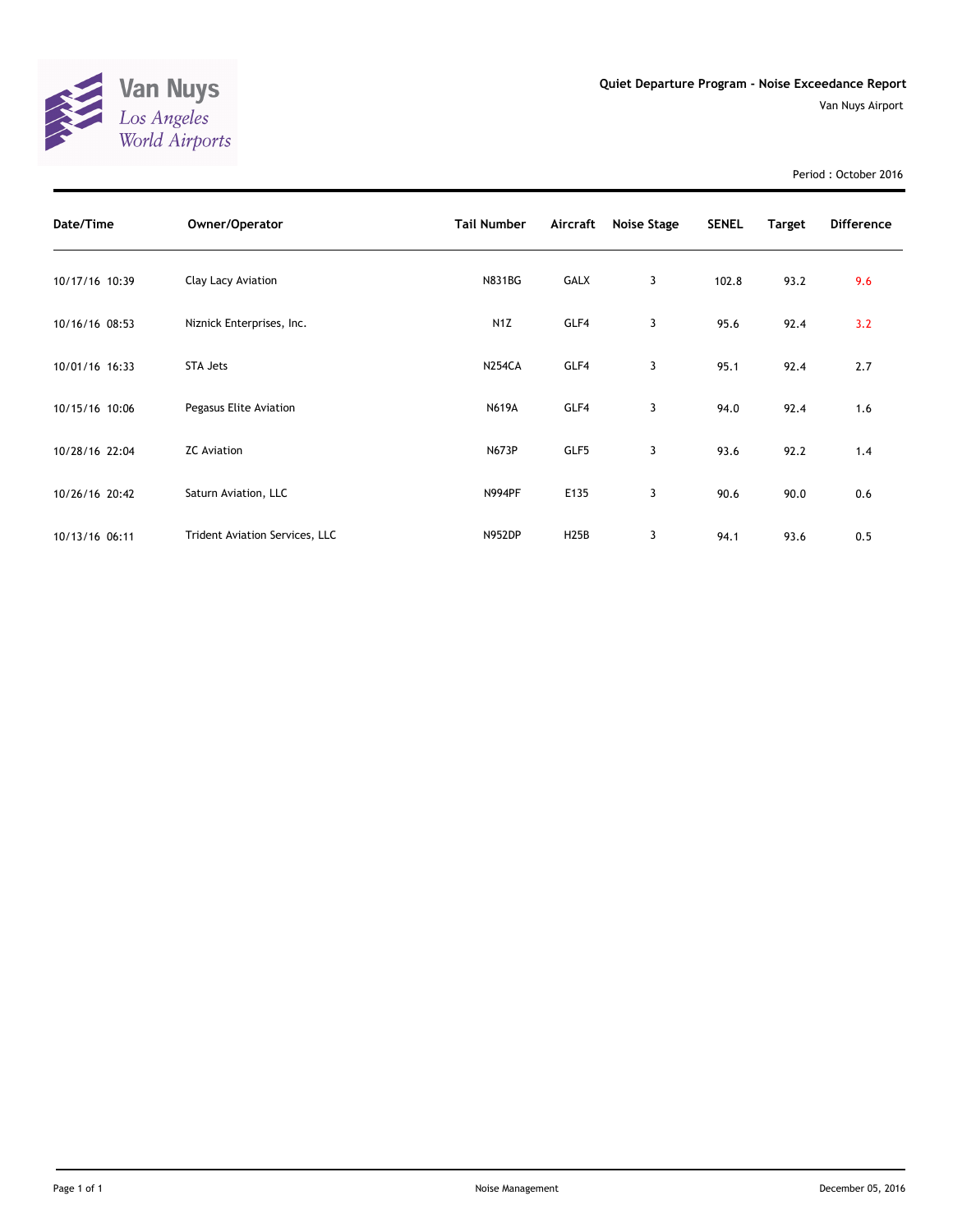

Period : October 2016

| Owner/Operator                         | <b>Departures Exceeding</b><br><b>Target Noise Level</b> | <b>Total Southbound</b><br>Jet Departures |
|----------------------------------------|----------------------------------------------------------|-------------------------------------------|
| Saturn Aviation, LLC                   | 1                                                        | $\mathbf{1}$                              |
| Trident Aviation Services, LLC         | 1                                                        | 2                                         |
| <b>ZC</b> Aviation                     |                                                          | 3                                         |
| Niznick Enterprises, Inc.              |                                                          | 4                                         |
| <b>STA Jets</b>                        |                                                          | 9                                         |
| Pegasus Elite Aviation                 |                                                          | 46                                        |
| Clay Lacy Aviation                     | 1                                                        | 188                                       |
| 57 Aviation Services, LLC              | 0                                                        | $\mathbf{1}$                              |
| 711 Cody, Inc.                         | 0                                                        | 1                                         |
| 722 HOLDINGS INC                       | 0                                                        |                                           |
| 771 JT, LLC                            | 0                                                        |                                           |
| 8minuteenergy Renewables, LLC          | 0                                                        |                                           |
| AA 737 LLC                             | 0                                                        |                                           |
| AC Aviation Services, LLC              | 0                                                        |                                           |
| Accent Stripe, INC.                    | 0                                                        |                                           |
| Ad Astra 1, LLC                        | 0                                                        |                                           |
| <b>Advantage Aviation Services</b>     | 0                                                        | 1                                         |
| Aerotransportes del Humaya, SA         | 0                                                        | 1                                         |
| AG Spanos Jet Center, Inc.             | 0                                                        | 1                                         |
| Air 7 LLC                              | 0                                                        |                                           |
| Air Troxel, LLC                        | 0                                                        |                                           |
| Aircraft Management Solutions, LLC     | 0                                                        |                                           |
| AirFlite, Inc.                         | 0                                                        |                                           |
| Airleo, LLC                            | 0                                                        |                                           |
| Ample United Limited                   | 0                                                        |                                           |
| Andrew Bettis Aviation                 | 0                                                        |                                           |
| A-OK Jets, Inc.                        | 0                                                        |                                           |
| AppleOne, LLC                          | 0                                                        |                                           |
| Arma Air I, LLC                        | 0                                                        |                                           |
| Astra SPX, LLC                         | 0                                                        |                                           |
| AT&T, Inc.                             | 0                                                        |                                           |
| Austral Development Limited            | 0                                                        | 1                                         |
| Automotive Fleetserve, LLC             | 0                                                        | $\mathbf{1}$                              |
| Avalon Capital Group, LLC              | 0                                                        |                                           |
| Aviation Leasing Group, Inc.           | 0                                                        |                                           |
| Aviation Properties, Inc.              | 0                                                        |                                           |
| AVPRO, Inc.                            | 0                                                        | 1                                         |
| Axis Jet                               | 0                                                        | 1                                         |
| Banc of America Leasing & Capital, LLC | 0                                                        | 1                                         |
| <b>BANK OF UTAH TRUSTEE</b>            | 0                                                        | 1                                         |
| Bell Leasing, LLC                      | 0                                                        | 1                                         |

The Van Nuys Airport Fly Friendly - Quiet Departure Program asks that operators of jet aircraft use manufacturer's or NBAA quiet departure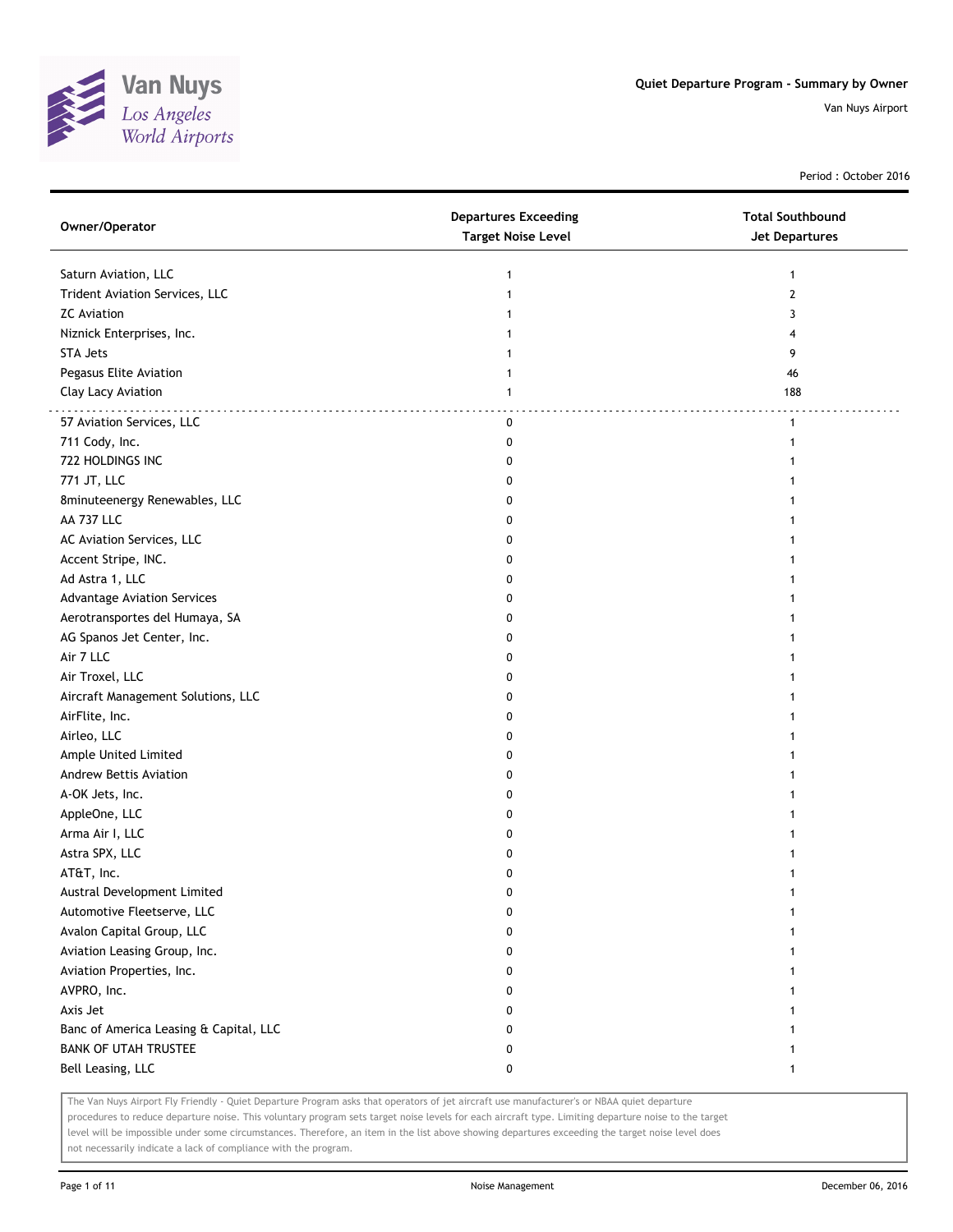

Period : October 2016

| Owner/Operator                           | <b>Departures Exceeding</b><br><b>Target Noise Level</b> | <b>Total Southbound</b><br>Jet Departures |
|------------------------------------------|----------------------------------------------------------|-------------------------------------------|
| BKF Aviation, Ltd.                       | 0                                                        |                                           |
| Blue Star Management Services Corp       | 0                                                        |                                           |
| Boomerang Air, Inc.                      | 0                                                        |                                           |
| BOPPER AIRWAYS LLC                       | 0                                                        |                                           |
| Bopper Airways, LLC                      | 0                                                        |                                           |
| Burnett Aviation Company, Inc.           | 0                                                        |                                           |
| Business Aircraft Leasing, Inc.          | 0                                                        | 1                                         |
| Business Jet Managers, Inc.              | 0                                                        |                                           |
| C J Leasing, LLC                         | 0                                                        |                                           |
| Caesars Entertainment Operating Co., Inc | 0                                                        |                                           |
| C-Air, LLC                               | 0                                                        |                                           |
| Caliber Jet                              | 0                                                        |                                           |
| Canyon Partners, LLC                     | 0                                                        |                                           |
| Capital Transport, LLC                   | 0                                                        |                                           |
| CBG LLC                                  | 0                                                        |                                           |
| Century Jets                             | 0                                                        |                                           |
| <b>CESSNA AIRCRAFT COMPANY</b>           | 0                                                        |                                           |
| CFNS, Inc.                               | 0                                                        |                                           |
| CFS Air, LLC                             | 0                                                        |                                           |
| CGW Southeast Management X, LLC          | 0                                                        |                                           |
| <b>CHRISTIANSEN AVIATION INC</b>         | 0                                                        |                                           |
| Clear Channel Communication, Inc.        | 0                                                        |                                           |
| <b>Collins Brothers Corporation</b>      | 0                                                        |                                           |
| Corporate Air LLC                        | 0                                                        |                                           |
| Corporate Fleet Services, LLC            | 0                                                        |                                           |
| Corporate Flight International           | 0                                                        |                                           |
| Corporate Flight Management, Inc.        | 0                                                        |                                           |
| Cory's Crew                              | 0                                                        |                                           |
| Culbertson Aviation, LLC                 | 0                                                        |                                           |
| Custom Jet Charters, LLC                 | 0                                                        |                                           |
| <b>CVS Caremark</b>                      | 0                                                        |                                           |
| Cyprus Center Services, Inc.             | 0                                                        |                                           |
| Daniel Calugar                           | 0                                                        |                                           |
| Diamond Aviation                         | 0                                                        |                                           |
| Dole Foods Flight Operations, Inc.       | 0                                                        |                                           |
| DSS214, LLC                              | 0                                                        |                                           |
| Duncan Aviation, Inc.                    | 0                                                        | 1                                         |
| Earth Star, Inc.                         | 0                                                        |                                           |
| <b>East Holdings Limited</b>             | 0                                                        |                                           |
| Echo Leasing, LLC                        | 0                                                        |                                           |
| Echo Matrix, LLC                         | 0                                                        | 1                                         |

The Van Nuys Airport Fly Friendly - Quiet Departure Program asks that operators of jet aircraft use manufacturer's or NBAA quiet departure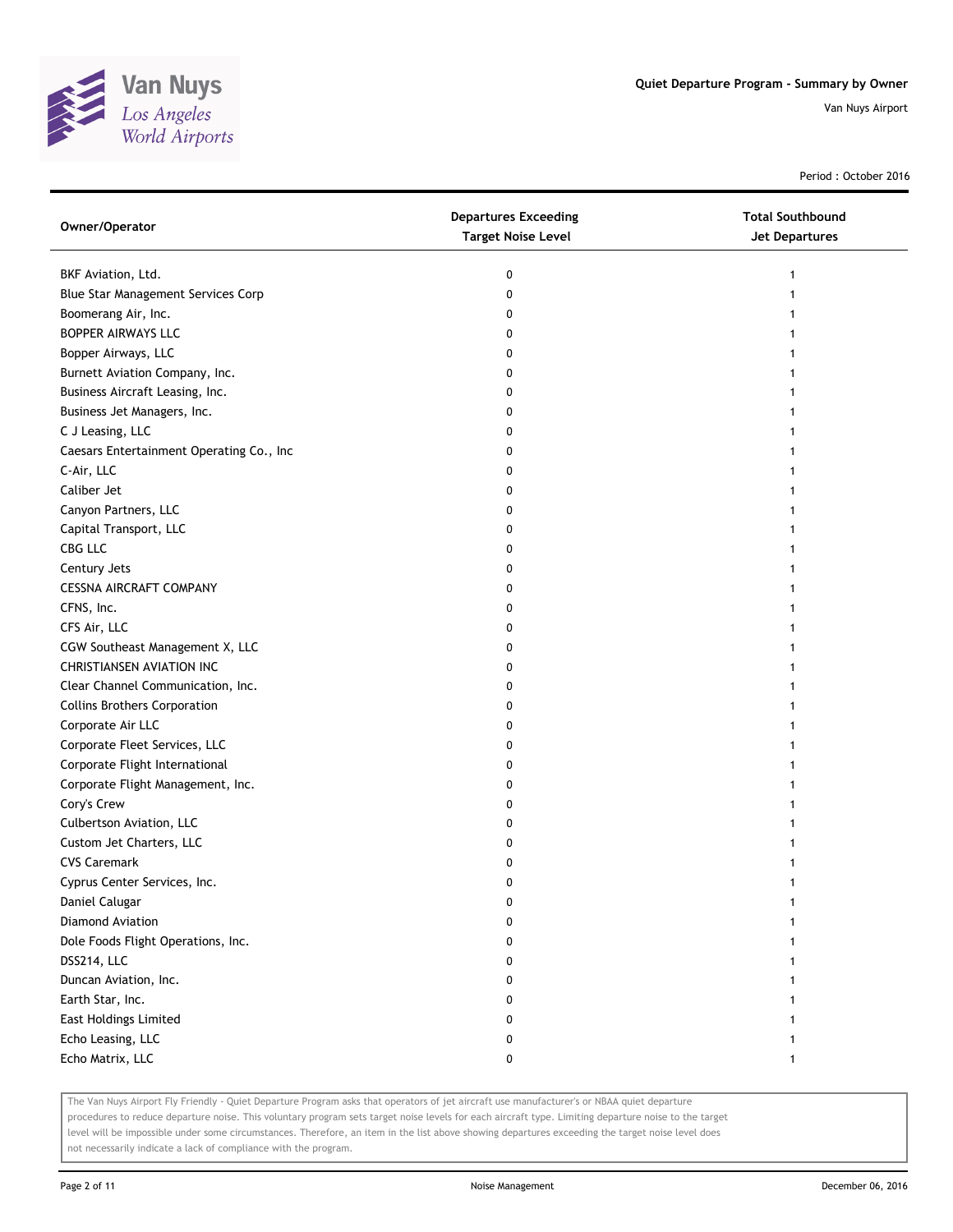

Period : October 2016

| Owner/Operator                        | <b>Departures Exceeding</b><br><b>Target Noise Level</b> | <b>Total Southbound</b><br><b>Jet Departures</b> |
|---------------------------------------|----------------------------------------------------------|--------------------------------------------------|
| EMBRAER EXECUTIVE AIRCRAFT INC        | 0                                                        | 1                                                |
| Empire Aviation Group FZCO            | 0                                                        | 1                                                |
| EPC Transport, Inc.                   | 0                                                        |                                                  |
| <b>Epps Aviation</b>                  | 0                                                        |                                                  |
| Execuflight, Inc.                     | 0                                                        |                                                  |
| <b>Executive Aviation Corporation</b> | 0                                                        |                                                  |
| Executive Beechcraft Charters, Inc.   | 0                                                        | 1                                                |
| Executive Fliteways, Inc.             | 0                                                        | 1                                                |
| Executive Jet Management              | 0                                                        |                                                  |
| Exxon Mobil Corporation               | 0                                                        |                                                  |
| Fitness Management Corporation        | 0                                                        |                                                  |
| Flight Solutions, Inc.                | 0                                                        |                                                  |
| Flightexec                            | 0                                                        |                                                  |
| Forum Air, LLC                        | 0                                                        |                                                  |
| Fritz Enterprise, Inc.                | 0                                                        |                                                  |
| FT Enterprise Transport Systems, LLC  | 0                                                        |                                                  |
| Gama Aviation                         | 0                                                        | 1                                                |
| Global Flight, Inc.                   | 0                                                        | 1                                                |
| Gov't of Equatorial Guinea            | 0                                                        |                                                  |
| Grancor Aviation Inc.                 | 0                                                        |                                                  |
| Grossmann Jet Service                 | 0                                                        |                                                  |
| Guardian Helicopters, Inc.            | 0                                                        |                                                  |
| Hamilton Aviation, Inc.               | 0                                                        |                                                  |
| Hamish LLC                            | 0                                                        |                                                  |
| Hawker 1000, LLC                      | 0                                                        |                                                  |
| HCC Service Company, Inc.             | 0                                                        |                                                  |
| Heaven Leasing, LLC                   | 0                                                        |                                                  |
| High Altitude Holdings Limited        | 0                                                        |                                                  |
| <b>INVICTA WINGS LLC</b>              | 0                                                        |                                                  |
| J. R. Simplot Company                 | 0                                                        |                                                  |
| JET SET AIRCRAFT INC                  | 0                                                        |                                                  |
| Jet-Alliance, Inc.                    | 0                                                        |                                                  |
| JetEx, LLC                            | U                                                        |                                                  |
| JetGo Australia Holdings Pty. Ltd.    | 0                                                        |                                                  |
| Jetmark Aviation, LLC                 | 0                                                        |                                                  |
| Jetport, Inc.                         | 0                                                        |                                                  |
| JetSelect Aviation, LLC               | 0                                                        |                                                  |
| <b>JJC Aviation LLC</b>               | 0                                                        |                                                  |
| JMA Energy Company, LLC               | 0                                                        |                                                  |
| KaiserAir, Inc.                       | 0                                                        |                                                  |
| Kalitta Charters, LLC                 | 0                                                        | 1                                                |

The Van Nuys Airport Fly Friendly - Quiet Departure Program asks that operators of jet aircraft use manufacturer's or NBAA quiet departure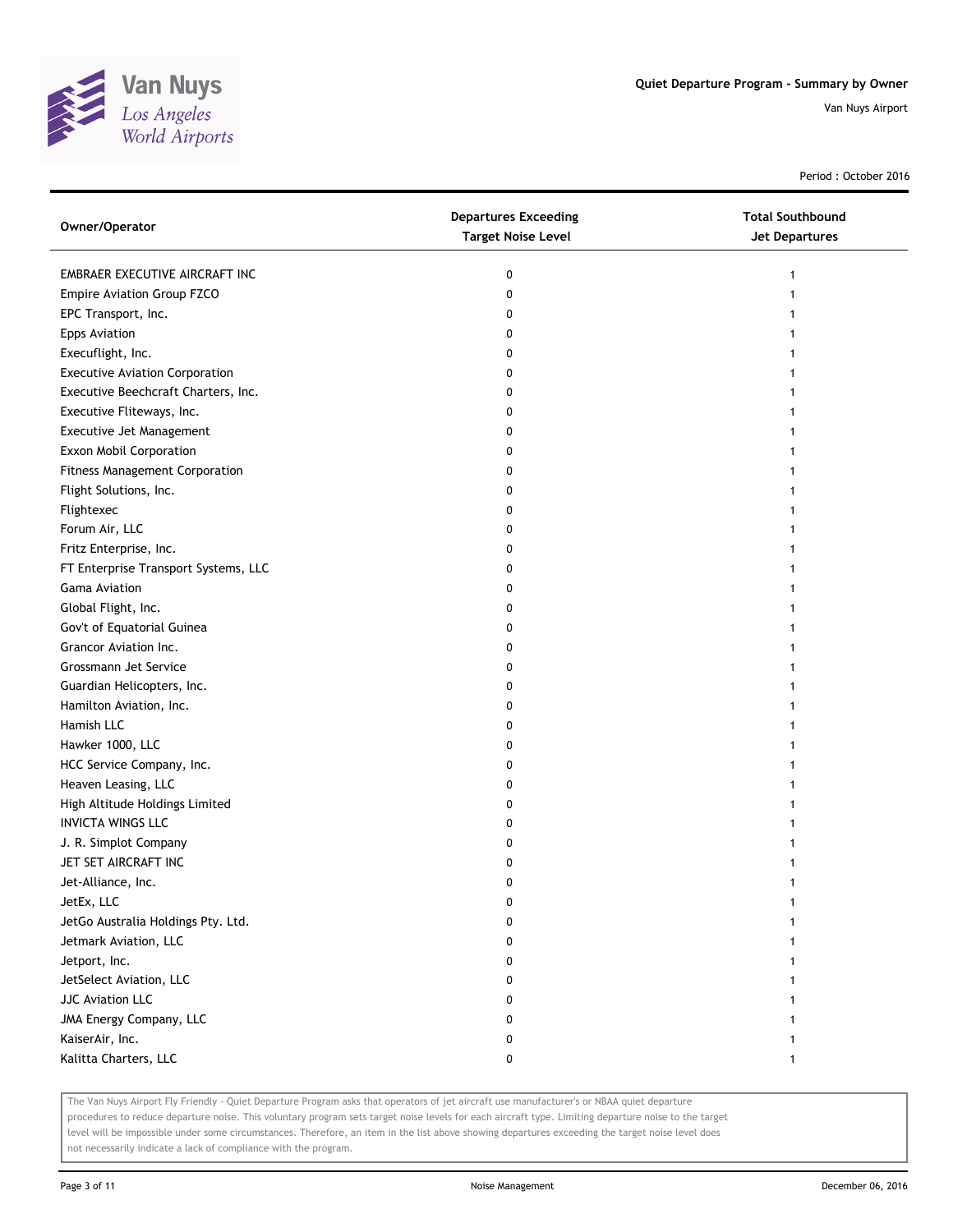

Period : October 2016

| Owner/Operator                      | <b>Departures Exceeding</b><br><b>Target Noise Level</b> | <b>Total Southbound</b><br><b>Jet Departures</b> |
|-------------------------------------|----------------------------------------------------------|--------------------------------------------------|
| Keller Golf Group Aviation, LLC     | 0                                                        | 1                                                |
| Kendall Aviation, LLC               | 0                                                        |                                                  |
| Key Lime Air, Inc.                  | 0                                                        |                                                  |
| Key, Charles B.                     | 0                                                        |                                                  |
| Kirra A/C Leasing Partnership No. 1 | 0                                                        |                                                  |
| <b>KPK Heliport</b>                 | 0                                                        |                                                  |
| L & L Leasing V, LLC                | 0                                                        | 1                                                |
| Latitude 33 Consulting LLC          | 0                                                        | 1                                                |
| LAW FIRM LOGISTICS LLC              | 0                                                        |                                                  |
| Leading Edge, LLC                   | 0                                                        |                                                  |
| Learjet Inc.                        | 0                                                        |                                                  |
| Legacy Ventures, LLC                | 0                                                        |                                                  |
| Leonard Green & Partners, LLC       | 0                                                        |                                                  |
| LJ60-266, LLC                       | 0                                                        |                                                  |
| Lyon Aviation                       | 0                                                        |                                                  |
| Mann Aviation, LLC                  | 0                                                        | 1                                                |
| Means To Go, LLC                    | 0                                                        | 1                                                |
| Mercury Aviation Management, LLC    | 0                                                        | 1                                                |
| Mike Post Productions, Inc.         | 0                                                        |                                                  |
| Million Air - Dallas                | 0                                                        |                                                  |
| Minnesota Choice Aviation V, LLC    | 0                                                        |                                                  |
| Mirage Resorts Inc.                 | 0                                                        |                                                  |
| Montana Aerospace, Inc.             | 0                                                        | 1                                                |
| Motorola Mobility Aviation Holdings | 0                                                        | 1                                                |
| Mozart Investments, Inc.            | 0                                                        | 1                                                |
| Mueller Industries, Inc.            | 0                                                        | 1                                                |
| MUSTANG426NS LLC                    | 0                                                        | 1                                                |
| N161JG, LLC                         | 0                                                        | 1                                                |
| N2KL, LLC                           | 0                                                        |                                                  |
| N36MU, LLC                          | 0                                                        |                                                  |
| N620PJ, LLC                         | 0                                                        |                                                  |
| N950CL LLC                          | 0                                                        | 1                                                |
| N960CL, LLC                         | 0                                                        |                                                  |
| N977CB Holdings LLC                 | 0                                                        |                                                  |
| N98TB LLC                           | 0                                                        |                                                  |
| Navajo Refining GP, LLC             | 0                                                        |                                                  |
| NDM AVIATION LLC                    | 0                                                        |                                                  |
| Newsflight, Inc.                    | 0                                                        |                                                  |
| North American Jet                  | 0                                                        |                                                  |
| Northern Illinois Flight Center     | 0                                                        |                                                  |
| Northwest Stamping, Inc.            | 0                                                        | 1                                                |
|                                     |                                                          |                                                  |

The Van Nuys Airport Fly Friendly - Quiet Departure Program asks that operators of jet aircraft use manufacturer's or NBAA quiet departure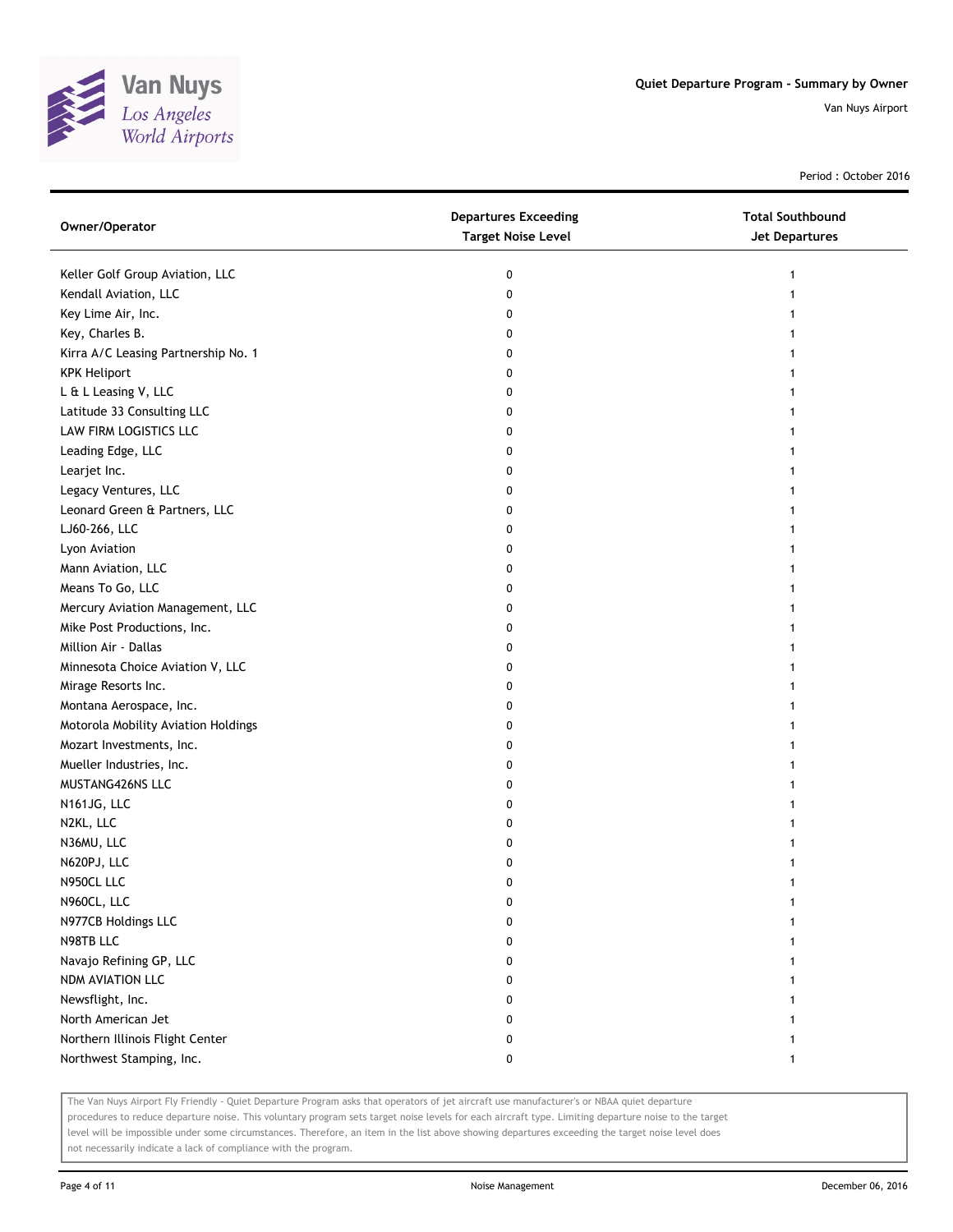

Period : October 2016

| Owner/Operator                           | <b>Departures Exceeding</b><br><b>Target Noise Level</b> | <b>Total Southbound</b><br><b>Jet Departures</b> |
|------------------------------------------|----------------------------------------------------------|--------------------------------------------------|
| NWA Partners, LLC                        | 0                                                        |                                                  |
| NWW Excel, Inc.                          | 0                                                        |                                                  |
| Pacific Coast Dental                     | 0                                                        |                                                  |
| Paragon Transport Management, LLC        | 0                                                        |                                                  |
| Passport 100, LLC                        | 0                                                        |                                                  |
| PAT ENTERPRISES LLC                      | 0                                                        |                                                  |
| Peco Air, LLC                            | 0                                                        |                                                  |
| Pelco Sales, Inc.                        | 0                                                        |                                                  |
| Performance Air, LLC                     | 0                                                        |                                                  |
| Plane Lucky, LLC                         | 0                                                        |                                                  |
| Planecorp, SA de CV                      | 0                                                        |                                                  |
| <b>Plastics Engineering Company</b>      | 0                                                        |                                                  |
| PMH Holdings, Inc.                       | 0                                                        |                                                  |
| Polar Bear Express, LLC                  | 0                                                        |                                                  |
| Professional Airways, LLC                | 0                                                        |                                                  |
| Professional Office Services, Inc.       | 0                                                        |                                                  |
| QMC Aviation, LLC                        | 0                                                        |                                                  |
| RA Management Services, LLC              | 0                                                        |                                                  |
| Rabbit Run, LLC                          | 0                                                        |                                                  |
| Rail Management & Consulting Corporation | 0                                                        |                                                  |
| RB Aircraft Leasing, LLC                 | 0                                                        |                                                  |
| Red, White, & Blue Pictures, Inc.        | 0                                                        |                                                  |
| Red.com                                  | 0                                                        |                                                  |
| Redgate Partners, LLC                    | 0                                                        |                                                  |
| Redleaf Management Company, LLC          | 0                                                        |                                                  |
| Reel Air, LLC                            | 0                                                        |                                                  |
| Regdalin Aviation, LLC                   | 0                                                        |                                                  |
| RenaissanceRe Holdings, Ltd.             | 0                                                        |                                                  |
| RG Aviation, LLC                         | 0                                                        |                                                  |
| RGCC, LLC                                | 0                                                        |                                                  |
| Rockwell Automation, Inc.                | 0                                                        |                                                  |
| Roma 550, LLC                            | 0                                                        |                                                  |
| Ross Investments, Inc.                   | 0                                                        |                                                  |
| RSH Consulting, LLC                      | 0                                                        |                                                  |
| RWP Associates, Inc.                     |                                                          |                                                  |
| Scott, D. Gregory                        | 0                                                        |                                                  |
| Select Medical Flight Department         | 0                                                        |                                                  |
| SEXYJET LLC                              | 0                                                        |                                                  |
| Shearwater Air, Inc.                     | 0                                                        |                                                  |
| Six Ten Group, LLC                       | 0                                                        |                                                  |
| Songbird Aviation II, LLC                | 0                                                        |                                                  |

The Van Nuys Airport Fly Friendly - Quiet Departure Program asks that operators of jet aircraft use manufacturer's or NBAA quiet departure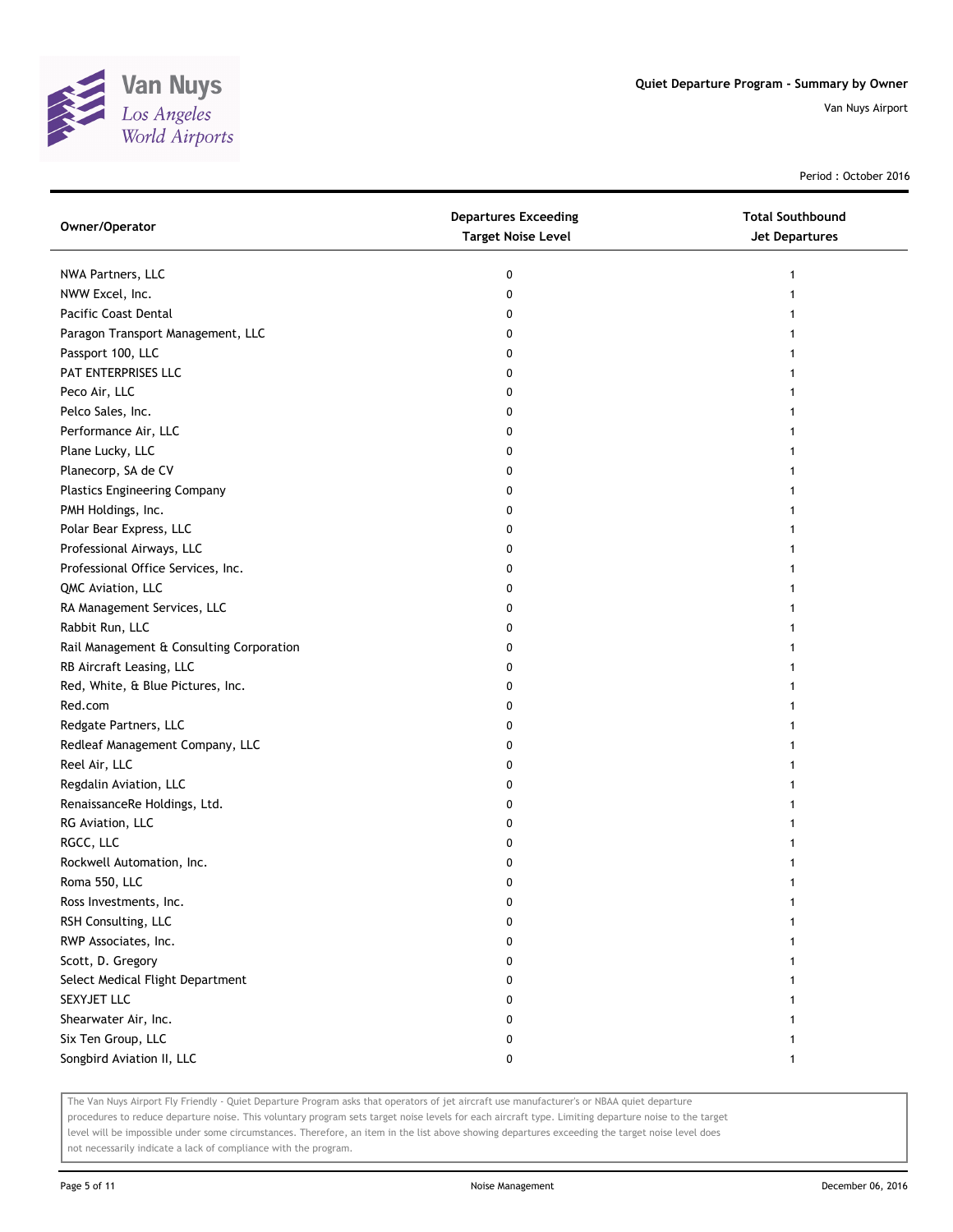

Period : October 2016

| Owner/Operator                           | <b>Departures Exceeding</b><br><b>Target Noise Level</b> | <b>Total Southbound</b><br>Jet Departures |
|------------------------------------------|----------------------------------------------------------|-------------------------------------------|
| SP Aviation, Inc.                        | 0                                                        | 1                                         |
| SS LEASING LLC                           | 0                                                        |                                           |
| Steve & Leigh Anderson Family Trust      | 0                                                        |                                           |
| SunQuest Executive Air Charter, Inc.     | 0                                                        |                                           |
| Takle Management, LLC                    | 0                                                        |                                           |
| Tango Air, Inc., DBA Schubach Aviation   | 0                                                        |                                           |
| Tango Flugbetrieb GmbH                   | 0                                                        |                                           |
| TFK Aviation, Inc.                       | 0                                                        |                                           |
| Time Warner, Inc.                        | 0                                                        |                                           |
| Tracinda Corporation Flight Department   | 0                                                        |                                           |
| Triangle Aircraft Services               | 0                                                        |                                           |
| Twin Creek Aviation, LLC                 | 0                                                        |                                           |
| Two Bear Management, LLC                 | 0                                                        |                                           |
| UCXtra Management, LLC                   | 0                                                        |                                           |
| Ultimate Jetcharters                     | 0                                                        |                                           |
| Ultimate Jetcharters, Inc.               | 0                                                        | 1                                         |
| Universal Jet Aviation, Inc.             | 0                                                        | 1                                         |
| Unknown                                  | 0                                                        |                                           |
| Up Management, LLC                       | 0                                                        |                                           |
| VCS Air, LLC                             | 0                                                        |                                           |
| VIRGIN BLUE AIRLINES Pty Ltd             | 0                                                        |                                           |
| VISTAJET Aviation Services, SA           | 0                                                        |                                           |
| <b>Washington Corporations</b>           | 0                                                        |                                           |
| West Creek Aviation, LLC                 | 0                                                        |                                           |
| Whiteco Transportation, LLC              | 0                                                        |                                           |
| Wilson Aviation, LLC                     | 0                                                        |                                           |
| Wing & Rotor Transportation Holdings LLC | 0                                                        |                                           |
| Wing Aviation, LLC                       | 0                                                        |                                           |
| ZMG Aviation, LLC                        | 0                                                        |                                           |
| Zogbi, Luciano Antonio                   | 0                                                        | 1                                         |
| 650 Leasing, LLC                         | 0                                                        | $\overline{2}$                            |
| ABA Business Development, LLC            | 0                                                        | $\overline{2}$                            |
| ABBVIE US LLC                            | 0                                                        | 2                                         |
| Ace Aviation Services Corporation        | 0                                                        | 2                                         |
| ACI Jet                                  | 0                                                        | $\mathbf{2}$                              |
| ACM Aviation Services, Inc.              | 0                                                        | $\mathbf{2}$                              |
| Adams Office, LLC                        | 0                                                        | $\mathbf{2}$                              |
| Aero Air, LLC                            | 0                                                        | $\mathbf{2}$                              |
| Aerolineas Ejecutivas, SA de CV          | 0                                                        | 2                                         |
| Al-Thani, Ahmed Hamad K.                 | 0                                                        | $\mathbf{2}$                              |
| Amigos Ventures, LLC                     | 0                                                        | $\mathbf{2}$                              |

The Van Nuys Airport Fly Friendly - Quiet Departure Program asks that operators of jet aircraft use manufacturer's or NBAA quiet departure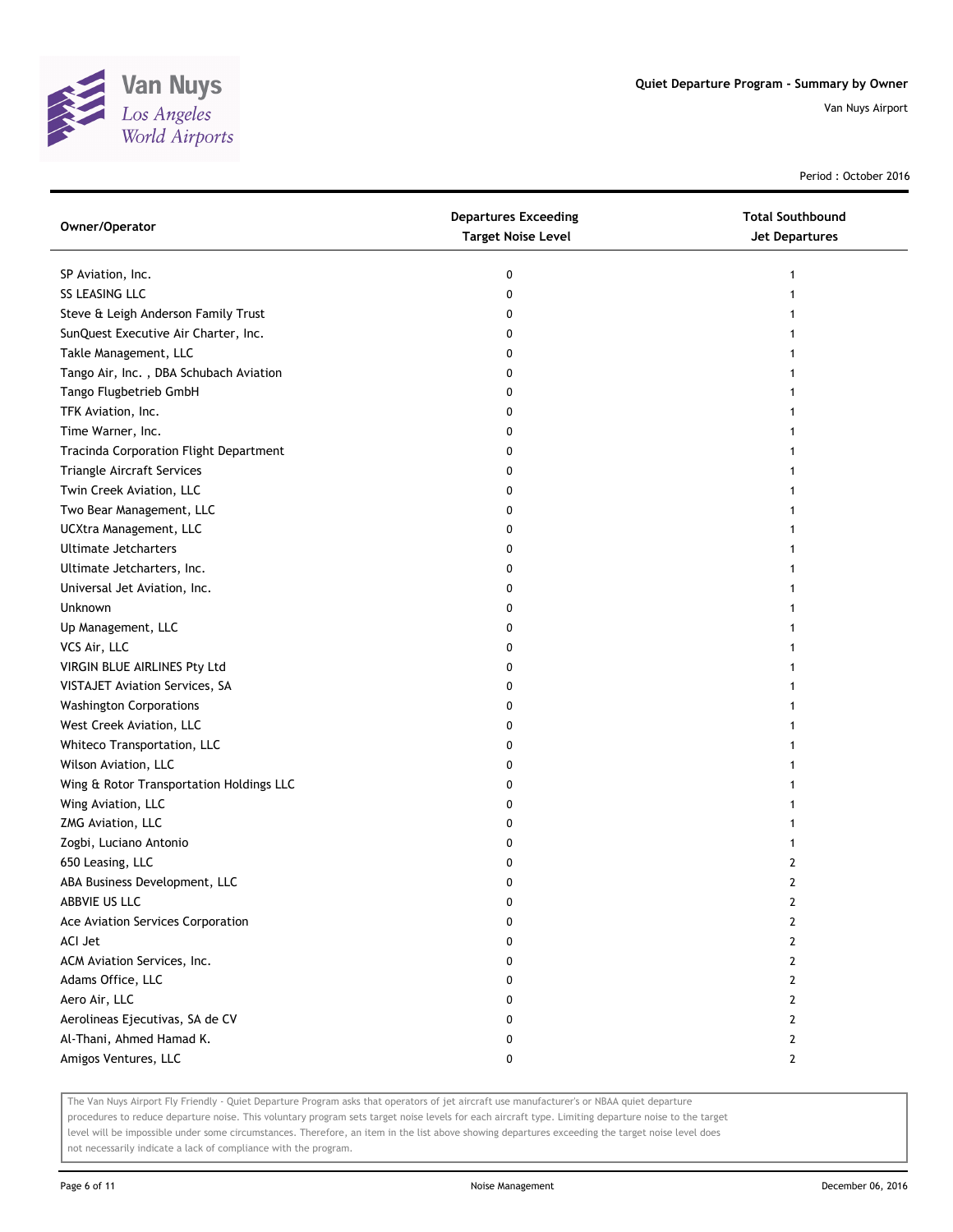

Period : October 2016

| Owner/Operator                                  | <b>Departures Exceeding</b><br><b>Target Noise Level</b> | <b>Total Southbound</b><br>Jet Departures |
|-------------------------------------------------|----------------------------------------------------------|-------------------------------------------|
| Ares Technical Administration, LLC              | 0                                                        | $\mathbf{2}$                              |
| A-Ron Resources, LLC                            | 0                                                        | $\mathbf{2}$                              |
| Asia Aviation Company Pte. Ltd                  | 0                                                        | 2                                         |
| Aviation Enterprises, Inc.                      | 0                                                        | 2                                         |
| AVIATION LEASING COMPANY LLC                    | 0                                                        | 2                                         |
| Avtran, LLC                                     | 0                                                        | 2                                         |
| B & G Leasing, LLC                              | 0                                                        | 2                                         |
| <b>BAM Aviation, LLC</b>                        | 0                                                        | 2                                         |
| Bayside Yacht Sales                             | 0                                                        | 2                                         |
| Biotab Nutraceuticals, Inc                      | 0                                                        | $\mathbf{2}$                              |
| BLUE HORIZONS HOLDINGS LLC                      | 0                                                        | $\overline{2}$                            |
| Blue Sky 45, LLC                                | 0                                                        | 2                                         |
| Calvin Klein Studio, LLC                        | 0                                                        | 2                                         |
| Channel Island Aviation, Inc.                   | 0                                                        | 2                                         |
| CMC Aviaiton Holdings, LLC                      | 0                                                        | 2                                         |
| Consolidated Investment Group, LLC              | 0                                                        | 2                                         |
| CTP Aviation, LLC                               | 0                                                        | 2                                         |
| CTP Holdings, Inc.                              | 0                                                        | 2                                         |
| Dora13, LLC                                     | 0                                                        | 2                                         |
| East Coast Jets, Inc.                           | 0                                                        | 2                                         |
| Edgewood Properties, Inc C/O JSM at Falcon, LLC | 0                                                        | $\mathbf{2}$                              |
| Embraer, SA                                     | 0                                                        | 2                                         |
| Everair, LLC                                    | 0                                                        | 2                                         |
| Falcon Landing, LLC                             | 0                                                        | 2                                         |
| First Jet                                       | 0                                                        | $\overline{2}$                            |
| Flexjet, LLC                                    | 0                                                        | 2                                         |
| Fly Eagle LLC                                   | 0                                                        | 2                                         |
| Gateway Aviation, Inc.                          | 0                                                        | 2                                         |
| Going Going Gone, LLC                           | 0                                                        | 2                                         |
| Golden State Jet, LLC                           | 0                                                        | $\mathbf{2}$                              |
| Gruffy, LLC                                     | 0                                                        | $\mathbf{2}$                              |
| GS Brothers, Inc.                               | 0                                                        | $\mathbf{2}$                              |
| Guthy-Renker Aviation, LLC                      | 0                                                        | 2                                         |
| Hollister Aviation, LLC                         | 0                                                        | 2                                         |
| Honaker Aviation, Inc.                          | 0                                                        | $\overline{2}$                            |
| Jhonlin Air Transport PT                        | 0                                                        | 2                                         |
| Journey Aviation, LLC                           | 0                                                        | $\mathbf{2}$                              |
| K2 INVESTMENT FUND LLC                          | 0                                                        | 2                                         |
| Kingston Aviation, LLC                          | 0                                                        | 2                                         |
| KP Aviation Management, LLC                     | 0                                                        | $\mathbf{2}$                              |
| KV Airways, LLC                                 | 0                                                        | $\mathbf{2}$                              |

The Van Nuys Airport Fly Friendly - Quiet Departure Program asks that operators of jet aircraft use manufacturer's or NBAA quiet departure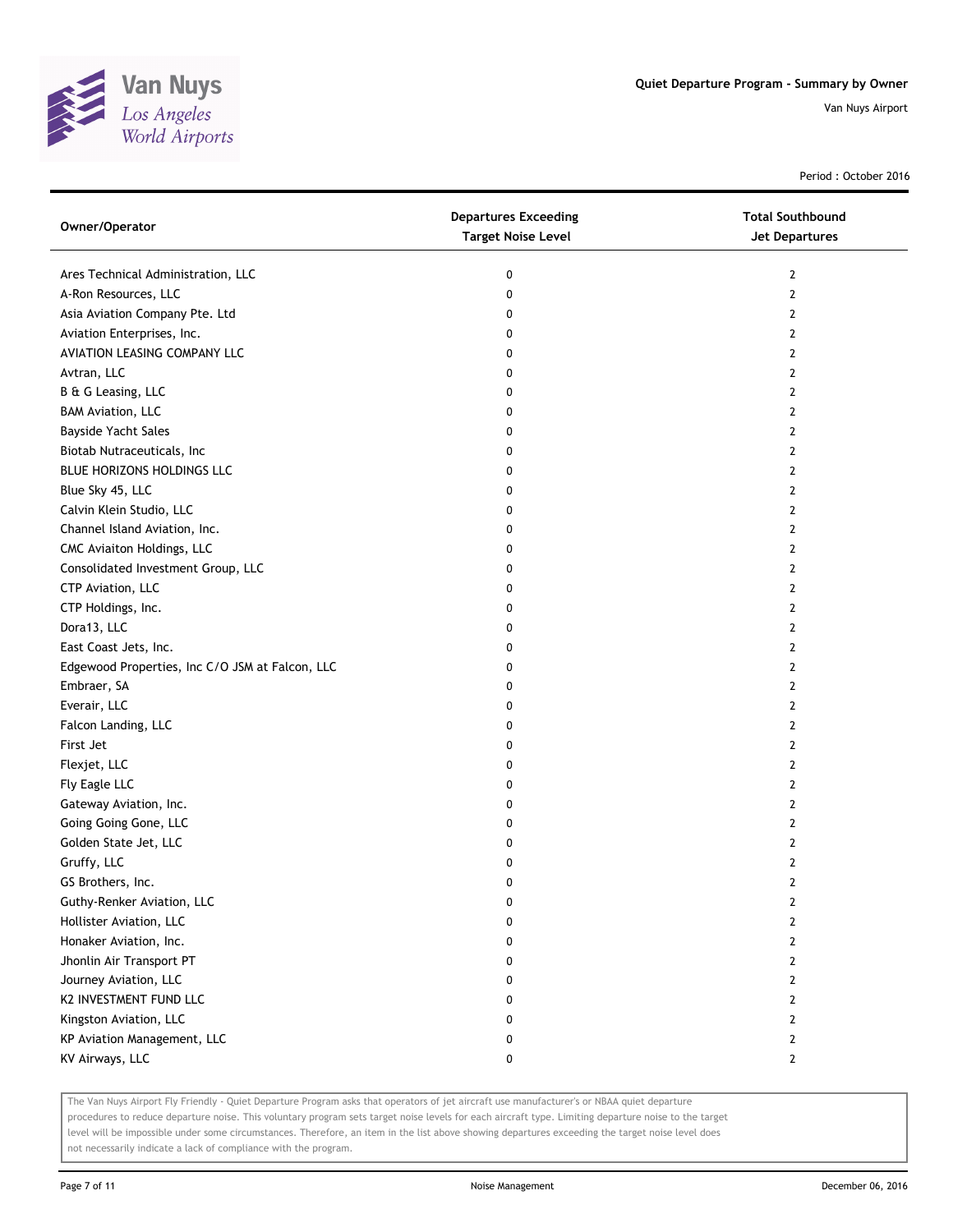

Period : October 2016

| Owner/Operator                        | <b>Departures Exceeding</b><br><b>Target Noise Level</b> | <b>Total Southbound</b><br><b>Jet Departures</b> |
|---------------------------------------|----------------------------------------------------------|--------------------------------------------------|
| Mannco, LLC                           | 0                                                        | $\overline{2}$                                   |
| MCS Leasing, Inc.                     | 0                                                        | $\overline{2}$                                   |
| Mountain Aviation, Inc.               | 0                                                        | 2                                                |
| Music for the People, Inc.            | 0                                                        | 2                                                |
| Napa Jet Center                       | 0                                                        | $\overline{2}$                                   |
| Northwind Partners, LLC               | 0                                                        | $\overline{2}$                                   |
| Pilgrim Enterprises C/O Castle & Cook | 0                                                        | 2                                                |
| Pinnacle Aviation, Inc.               | 0                                                        | 2                                                |
| Rectrix Aviation, Inc.                | 0                                                        | 2                                                |
| Riverside Aviation, LLC               | 0                                                        | $\mathbf{2}$                                     |
| Ronald A. Peterson, Inc.              | 0                                                        | $\overline{2}$                                   |
| Schmidt, Eric E.                      | 0                                                        | 2                                                |
| Sky Quest, LLC                        | 0                                                        | 2                                                |
| Space Exploration Technologies        | 0                                                        | 2                                                |
| Starjet, Inc.                         | 0                                                        | $\mathbf{2}$                                     |
| <b>Thornton Corporation</b>           | 0                                                        | 2                                                |
| Threshold Technologies, Inc.          | 0                                                        | 2                                                |
| VICI Aviation, LLC                    | 0                                                        | 2                                                |
| <b>VINNAIR LLC</b>                    | 0                                                        | 2                                                |
| West Ridge Air II, LLC                | 0                                                        | $\overline{2}$                                   |
| Westfield Aviation, Inc. Pty. Ltd.    | 0                                                        | $\overline{2}$                                   |
| White Pint Two, LLC                   | 0                                                        | $\overline{2}$                                   |
| WILMINGTON TRUST CO TRUSTEE           | 0                                                        | $\overline{2}$                                   |
| <b>Wilshire Associates</b>            | 0                                                        | 2                                                |
| Winbrook LLC                          | 0                                                        | $\mathbf{2}$                                     |
| Worldwide Jet Charter, Inc.           | 0                                                        | 2                                                |
| Z Line Designs, Inc.                  | 0                                                        | 2                                                |
| Acabel, LLC                           | 0                                                        | 3                                                |
| Aero Jet Services, LLC                | 0                                                        | 3                                                |
| AI 650, LLC                           | 0                                                        | 3                                                |
| Airbar, LLC                           | 0                                                        | 3                                                |
| Aircraft Services Group Inc           | 0                                                        | 3                                                |
| Allen Lund Company, Inc.              | 0                                                        | 3                                                |
| ATI Jet, Inc.                         | 0                                                        | 3                                                |
| Beverly Hills Exotic Collection, LLC  | 0                                                        | 3                                                |
| Boulder Aviation Management, LLC      | 0                                                        | 3                                                |
| <b>Business Aircraft Leasing, INC</b> | 0                                                        | 3                                                |
| Central Management Services II LLC    | 0                                                        | 3                                                |
| Club Jet                              | 0                                                        | 3                                                |
| FL Aviation Corp.                     | 0                                                        | 3                                                |
| FLEET PLANES INC                      | 0                                                        | 3                                                |

The Van Nuys Airport Fly Friendly - Quiet Departure Program asks that operators of jet aircraft use manufacturer's or NBAA quiet departure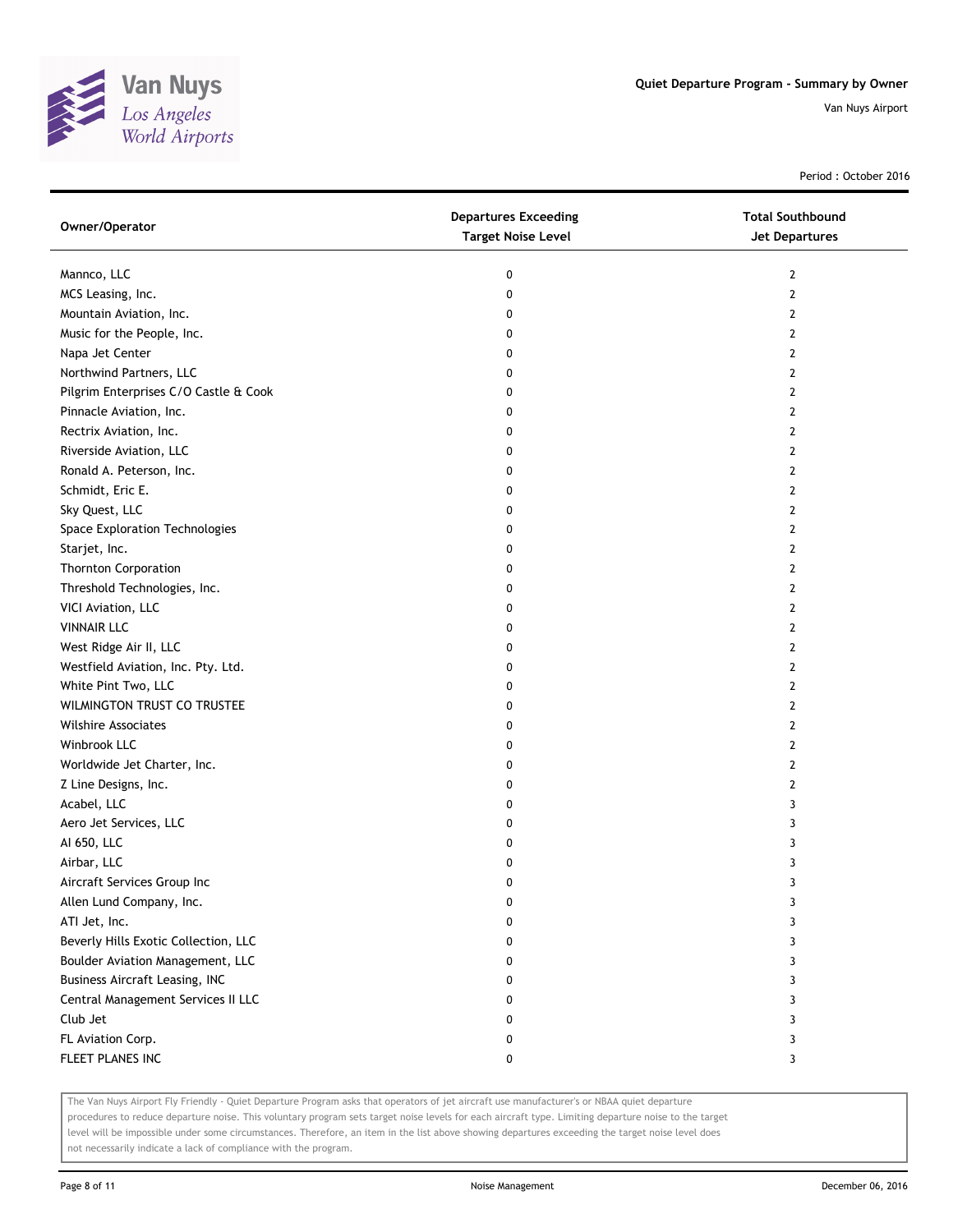

Period : October 2016

| Owner/Operator                                     | <b>Departures Exceeding</b><br><b>Target Noise Level</b> | <b>Total Southbound</b><br>Jet Departures |
|----------------------------------------------------|----------------------------------------------------------|-------------------------------------------|
| GJM Holdings, LLC                                  | 0                                                        | 3                                         |
| <b>Grossman Company Properties</b>                 | 0                                                        | 3                                         |
| IAC/InterActive Corporation                        | 0                                                        | 3                                         |
| Independent Cuss, LLC                              | 0                                                        | 3                                         |
| J.F. Air, LLC                                      | 0                                                        | 3                                         |
| Jet Aviation Flight Services                       | 0                                                        | 3                                         |
| <b>JLBML LLC</b>                                   | 0                                                        | 3                                         |
| K/S Aviation, LLC                                  | 0                                                        | 3                                         |
| Komar Aviation Group                               | 0                                                        | 3                                         |
| Mach One Air Charters, Inc.                        | 0                                                        | 3                                         |
| MC Group                                           | 0                                                        | 3                                         |
| Meridian Air Charter                               | 0                                                        | 3                                         |
| Midland Financial Company                          | 0                                                        | 3                                         |
| Moelis & Company Manager, LLC                      | 0                                                        | 3                                         |
| Morningstar Partners, Ltd., DBA Auroa Jet Partners | 0                                                        | 3                                         |
| N702SS LLC                                         | 0                                                        | 3                                         |
| National Flight, LLC                               | 0                                                        | 3                                         |
| Pratt Aviation Pty. Ltd.                           | 0                                                        | 3                                         |
| Priester Aviation, LLC                             | 0                                                        | 3                                         |
| Prime Jet US, LLC                                  | 0                                                        | 3                                         |
| Red Air, LLC.                                      | 0                                                        | 3                                         |
| Skybird Aviation                                   | 0                                                        | 3                                         |
| SMRK, LLC                                          | 0                                                        | 3                                         |
| The Employers Benefit Group, LLC                   | 0                                                        | 3                                         |
| The Heavener Company Leasing, LLC                  | 0                                                        | 3                                         |
| TP Aviation, LLC                                   | 0                                                        | 3                                         |
| Valley Logistics, LLC                              | 0                                                        | 3                                         |
| Wynn Aircraft IV, LLC                              | 0                                                        | 3                                         |
| 5664, LLC                                          | 0                                                        | 4                                         |
| ABBVIE US, LLC                                     | 0                                                        |                                           |
| Advanced Air Management, Inc.                      | 0                                                        |                                           |
| Aeropremiere, LLC                                  | 0                                                        | 4                                         |
| Air Finance Corporation                            | 0                                                        |                                           |
| Awaiting Documentation                             | 0                                                        |                                           |
| Cove Aviation Partners, LLC                        | 0                                                        |                                           |
| Delta Private Jets                                 | 0                                                        |                                           |
| Evolution Development Partners LLC                 | 0                                                        |                                           |
| ExcelAire Service, Inc.                            | 0                                                        |                                           |
| Flexjet                                            | 0                                                        |                                           |
| FUGA, Inc.                                         | 0                                                        |                                           |
| Glass Aviation, Inc.                               | 0                                                        | 4                                         |

The Van Nuys Airport Fly Friendly - Quiet Departure Program asks that operators of jet aircraft use manufacturer's or NBAA quiet departure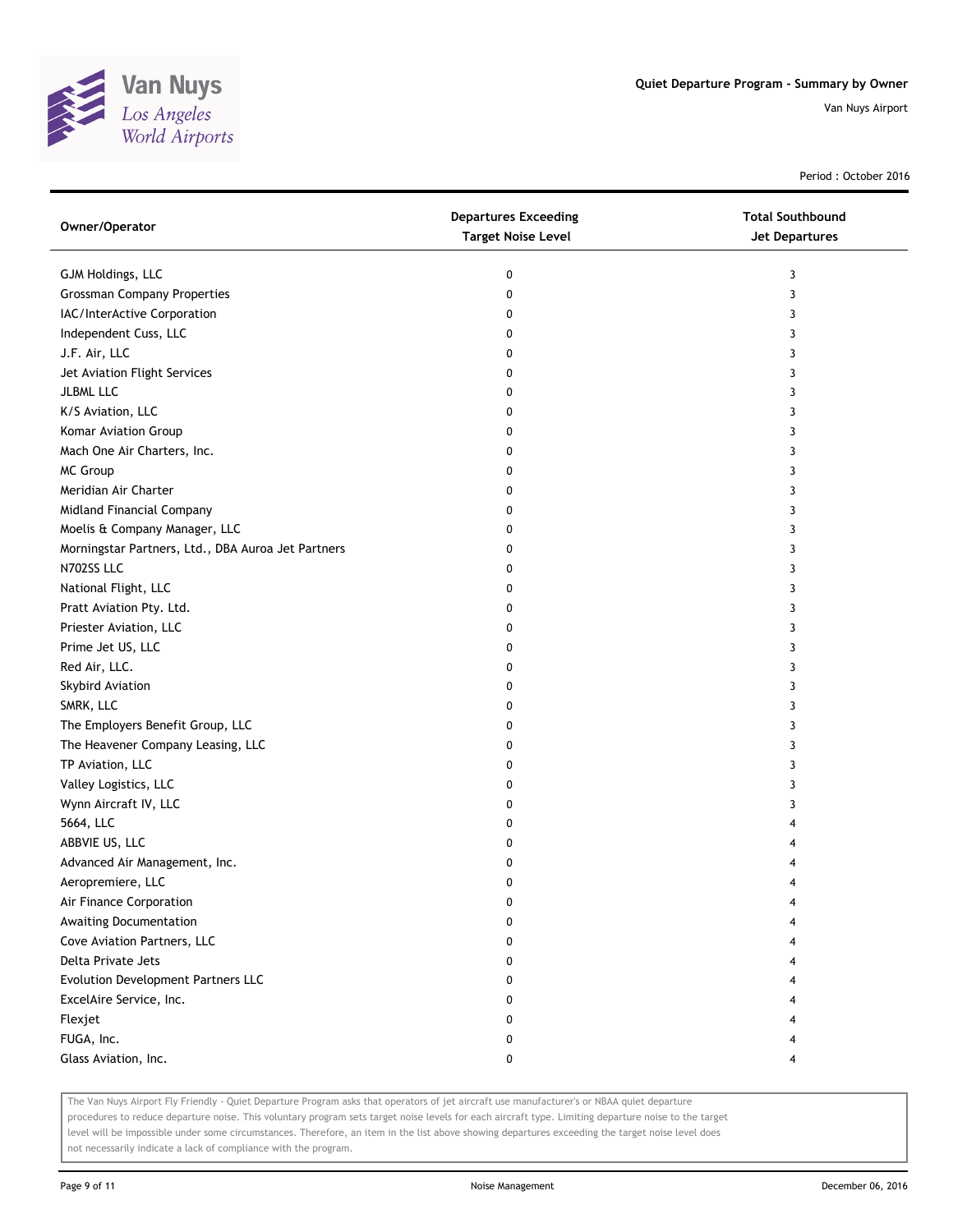

Period : October 2016

| Jet Set Aircraft, Inc.<br>0<br>4<br>KJC ASSET MANAGEMENT LLC<br>0<br>4<br>KW Flight, LLC<br>0<br>4<br>La Muse Partners, LLC<br>0<br>4<br>MT Holding Corp.<br>0<br>4<br><b>NLT LLC</b><br>0<br>4<br><b>NVJETS</b><br>0<br>4<br>Park Air, LLC<br>0<br>4<br>Regency Air, LLC<br>0<br>4<br>Russcor Citation, LLC<br>0<br>4<br>Swift Aircraft Management, LLC<br>0<br>4<br>Velox Aircraft, LLC<br>0<br>4<br>Air Kaitar, LLC<br>0<br>5<br>Casey Company<br>0<br>5<br>Cessna Aircraft Company<br>0<br>5<br>Heir to Air, Inc.<br>5<br>0<br>Irongate Air, LLC<br>5<br>0<br>MSG Aircraft Leasing, LLC<br>0<br>5<br>NMH Aviation, Inc.<br>5<br>0<br>Oakmont Corporation<br>5<br>0<br>Occidental Petroleum Corporation<br>5<br>0<br>Platinum Equity, LLC<br>5<br>0<br>Tull Family Trust C/O Mickey Segal<br>0<br>5<br>Ultra-Lux Jets, Inc.<br>0<br>5<br>Air Rutter International<br>0<br>6<br>Cinco Air Charter, LLC<br>0<br>6<br>Jet Linx Aviation, LLC<br>0<br>6<br>Jimmy Jets, Inc.<br>0<br>6<br>Paragon Airways<br>0<br>6<br>Trijet Aviation Management, LLC<br>0<br>6<br>West Coast Charters, LLC<br>0<br>6<br>Windsor Jet Management<br>0<br>6<br>Colony Capital, LLC<br>0<br>7<br>Running Water Land and Cattle Company<br>7<br>0<br>Talon Air, Inc.<br>7<br>0<br>Travel Management Company, Ltd<br>0<br>7<br>Aviation Consultants, Inc.<br>0<br>8<br>Paramount Pictures Corporation<br>0<br>8<br>Sands Aviation, LLC<br>0<br>8 | Owner/Operator           | <b>Departures Exceeding</b><br><b>Target Noise Level</b> | <b>Total Southbound</b><br><b>Jet Departures</b> |
|----------------------------------------------------------------------------------------------------------------------------------------------------------------------------------------------------------------------------------------------------------------------------------------------------------------------------------------------------------------------------------------------------------------------------------------------------------------------------------------------------------------------------------------------------------------------------------------------------------------------------------------------------------------------------------------------------------------------------------------------------------------------------------------------------------------------------------------------------------------------------------------------------------------------------------------------------------------------------------------------------------------------------------------------------------------------------------------------------------------------------------------------------------------------------------------------------------------------------------------------------------------------------------------------------------------------------------------------------------------------------------------------------------------------------|--------------------------|----------------------------------------------------------|--------------------------------------------------|
|                                                                                                                                                                                                                                                                                                                                                                                                                                                                                                                                                                                                                                                                                                                                                                                                                                                                                                                                                                                                                                                                                                                                                                                                                                                                                                                                                                                                                            |                          |                                                          |                                                  |
|                                                                                                                                                                                                                                                                                                                                                                                                                                                                                                                                                                                                                                                                                                                                                                                                                                                                                                                                                                                                                                                                                                                                                                                                                                                                                                                                                                                                                            |                          |                                                          |                                                  |
|                                                                                                                                                                                                                                                                                                                                                                                                                                                                                                                                                                                                                                                                                                                                                                                                                                                                                                                                                                                                                                                                                                                                                                                                                                                                                                                                                                                                                            |                          |                                                          |                                                  |
|                                                                                                                                                                                                                                                                                                                                                                                                                                                                                                                                                                                                                                                                                                                                                                                                                                                                                                                                                                                                                                                                                                                                                                                                                                                                                                                                                                                                                            |                          |                                                          |                                                  |
|                                                                                                                                                                                                                                                                                                                                                                                                                                                                                                                                                                                                                                                                                                                                                                                                                                                                                                                                                                                                                                                                                                                                                                                                                                                                                                                                                                                                                            |                          |                                                          |                                                  |
|                                                                                                                                                                                                                                                                                                                                                                                                                                                                                                                                                                                                                                                                                                                                                                                                                                                                                                                                                                                                                                                                                                                                                                                                                                                                                                                                                                                                                            |                          |                                                          |                                                  |
|                                                                                                                                                                                                                                                                                                                                                                                                                                                                                                                                                                                                                                                                                                                                                                                                                                                                                                                                                                                                                                                                                                                                                                                                                                                                                                                                                                                                                            |                          |                                                          |                                                  |
|                                                                                                                                                                                                                                                                                                                                                                                                                                                                                                                                                                                                                                                                                                                                                                                                                                                                                                                                                                                                                                                                                                                                                                                                                                                                                                                                                                                                                            |                          |                                                          |                                                  |
|                                                                                                                                                                                                                                                                                                                                                                                                                                                                                                                                                                                                                                                                                                                                                                                                                                                                                                                                                                                                                                                                                                                                                                                                                                                                                                                                                                                                                            |                          |                                                          |                                                  |
|                                                                                                                                                                                                                                                                                                                                                                                                                                                                                                                                                                                                                                                                                                                                                                                                                                                                                                                                                                                                                                                                                                                                                                                                                                                                                                                                                                                                                            |                          |                                                          |                                                  |
|                                                                                                                                                                                                                                                                                                                                                                                                                                                                                                                                                                                                                                                                                                                                                                                                                                                                                                                                                                                                                                                                                                                                                                                                                                                                                                                                                                                                                            |                          |                                                          |                                                  |
|                                                                                                                                                                                                                                                                                                                                                                                                                                                                                                                                                                                                                                                                                                                                                                                                                                                                                                                                                                                                                                                                                                                                                                                                                                                                                                                                                                                                                            |                          |                                                          |                                                  |
|                                                                                                                                                                                                                                                                                                                                                                                                                                                                                                                                                                                                                                                                                                                                                                                                                                                                                                                                                                                                                                                                                                                                                                                                                                                                                                                                                                                                                            |                          |                                                          |                                                  |
|                                                                                                                                                                                                                                                                                                                                                                                                                                                                                                                                                                                                                                                                                                                                                                                                                                                                                                                                                                                                                                                                                                                                                                                                                                                                                                                                                                                                                            |                          |                                                          |                                                  |
|                                                                                                                                                                                                                                                                                                                                                                                                                                                                                                                                                                                                                                                                                                                                                                                                                                                                                                                                                                                                                                                                                                                                                                                                                                                                                                                                                                                                                            |                          |                                                          |                                                  |
|                                                                                                                                                                                                                                                                                                                                                                                                                                                                                                                                                                                                                                                                                                                                                                                                                                                                                                                                                                                                                                                                                                                                                                                                                                                                                                                                                                                                                            |                          |                                                          |                                                  |
|                                                                                                                                                                                                                                                                                                                                                                                                                                                                                                                                                                                                                                                                                                                                                                                                                                                                                                                                                                                                                                                                                                                                                                                                                                                                                                                                                                                                                            |                          |                                                          |                                                  |
|                                                                                                                                                                                                                                                                                                                                                                                                                                                                                                                                                                                                                                                                                                                                                                                                                                                                                                                                                                                                                                                                                                                                                                                                                                                                                                                                                                                                                            |                          |                                                          |                                                  |
|                                                                                                                                                                                                                                                                                                                                                                                                                                                                                                                                                                                                                                                                                                                                                                                                                                                                                                                                                                                                                                                                                                                                                                                                                                                                                                                                                                                                                            |                          |                                                          |                                                  |
|                                                                                                                                                                                                                                                                                                                                                                                                                                                                                                                                                                                                                                                                                                                                                                                                                                                                                                                                                                                                                                                                                                                                                                                                                                                                                                                                                                                                                            |                          |                                                          |                                                  |
|                                                                                                                                                                                                                                                                                                                                                                                                                                                                                                                                                                                                                                                                                                                                                                                                                                                                                                                                                                                                                                                                                                                                                                                                                                                                                                                                                                                                                            |                          |                                                          |                                                  |
|                                                                                                                                                                                                                                                                                                                                                                                                                                                                                                                                                                                                                                                                                                                                                                                                                                                                                                                                                                                                                                                                                                                                                                                                                                                                                                                                                                                                                            |                          |                                                          |                                                  |
|                                                                                                                                                                                                                                                                                                                                                                                                                                                                                                                                                                                                                                                                                                                                                                                                                                                                                                                                                                                                                                                                                                                                                                                                                                                                                                                                                                                                                            |                          |                                                          |                                                  |
|                                                                                                                                                                                                                                                                                                                                                                                                                                                                                                                                                                                                                                                                                                                                                                                                                                                                                                                                                                                                                                                                                                                                                                                                                                                                                                                                                                                                                            |                          |                                                          |                                                  |
|                                                                                                                                                                                                                                                                                                                                                                                                                                                                                                                                                                                                                                                                                                                                                                                                                                                                                                                                                                                                                                                                                                                                                                                                                                                                                                                                                                                                                            |                          |                                                          |                                                  |
|                                                                                                                                                                                                                                                                                                                                                                                                                                                                                                                                                                                                                                                                                                                                                                                                                                                                                                                                                                                                                                                                                                                                                                                                                                                                                                                                                                                                                            |                          |                                                          |                                                  |
|                                                                                                                                                                                                                                                                                                                                                                                                                                                                                                                                                                                                                                                                                                                                                                                                                                                                                                                                                                                                                                                                                                                                                                                                                                                                                                                                                                                                                            |                          |                                                          |                                                  |
|                                                                                                                                                                                                                                                                                                                                                                                                                                                                                                                                                                                                                                                                                                                                                                                                                                                                                                                                                                                                                                                                                                                                                                                                                                                                                                                                                                                                                            |                          |                                                          |                                                  |
|                                                                                                                                                                                                                                                                                                                                                                                                                                                                                                                                                                                                                                                                                                                                                                                                                                                                                                                                                                                                                                                                                                                                                                                                                                                                                                                                                                                                                            |                          |                                                          |                                                  |
|                                                                                                                                                                                                                                                                                                                                                                                                                                                                                                                                                                                                                                                                                                                                                                                                                                                                                                                                                                                                                                                                                                                                                                                                                                                                                                                                                                                                                            |                          |                                                          |                                                  |
|                                                                                                                                                                                                                                                                                                                                                                                                                                                                                                                                                                                                                                                                                                                                                                                                                                                                                                                                                                                                                                                                                                                                                                                                                                                                                                                                                                                                                            |                          |                                                          |                                                  |
|                                                                                                                                                                                                                                                                                                                                                                                                                                                                                                                                                                                                                                                                                                                                                                                                                                                                                                                                                                                                                                                                                                                                                                                                                                                                                                                                                                                                                            |                          |                                                          |                                                  |
|                                                                                                                                                                                                                                                                                                                                                                                                                                                                                                                                                                                                                                                                                                                                                                                                                                                                                                                                                                                                                                                                                                                                                                                                                                                                                                                                                                                                                            |                          |                                                          |                                                  |
|                                                                                                                                                                                                                                                                                                                                                                                                                                                                                                                                                                                                                                                                                                                                                                                                                                                                                                                                                                                                                                                                                                                                                                                                                                                                                                                                                                                                                            |                          |                                                          |                                                  |
|                                                                                                                                                                                                                                                                                                                                                                                                                                                                                                                                                                                                                                                                                                                                                                                                                                                                                                                                                                                                                                                                                                                                                                                                                                                                                                                                                                                                                            |                          |                                                          |                                                  |
|                                                                                                                                                                                                                                                                                                                                                                                                                                                                                                                                                                                                                                                                                                                                                                                                                                                                                                                                                                                                                                                                                                                                                                                                                                                                                                                                                                                                                            |                          |                                                          |                                                  |
|                                                                                                                                                                                                                                                                                                                                                                                                                                                                                                                                                                                                                                                                                                                                                                                                                                                                                                                                                                                                                                                                                                                                                                                                                                                                                                                                                                                                                            |                          |                                                          |                                                  |
|                                                                                                                                                                                                                                                                                                                                                                                                                                                                                                                                                                                                                                                                                                                                                                                                                                                                                                                                                                                                                                                                                                                                                                                                                                                                                                                                                                                                                            |                          |                                                          |                                                  |
|                                                                                                                                                                                                                                                                                                                                                                                                                                                                                                                                                                                                                                                                                                                                                                                                                                                                                                                                                                                                                                                                                                                                                                                                                                                                                                                                                                                                                            |                          |                                                          |                                                  |
|                                                                                                                                                                                                                                                                                                                                                                                                                                                                                                                                                                                                                                                                                                                                                                                                                                                                                                                                                                                                                                                                                                                                                                                                                                                                                                                                                                                                                            | Latitude 33 Aviation LLC | 0                                                        | 9                                                |
| Prime Jet, LLC<br>9<br>0                                                                                                                                                                                                                                                                                                                                                                                                                                                                                                                                                                                                                                                                                                                                                                                                                                                                                                                                                                                                                                                                                                                                                                                                                                                                                                                                                                                                   |                          |                                                          |                                                  |

The Van Nuys Airport Fly Friendly - Quiet Departure Program asks that operators of jet aircraft use manufacturer's or NBAA quiet departure